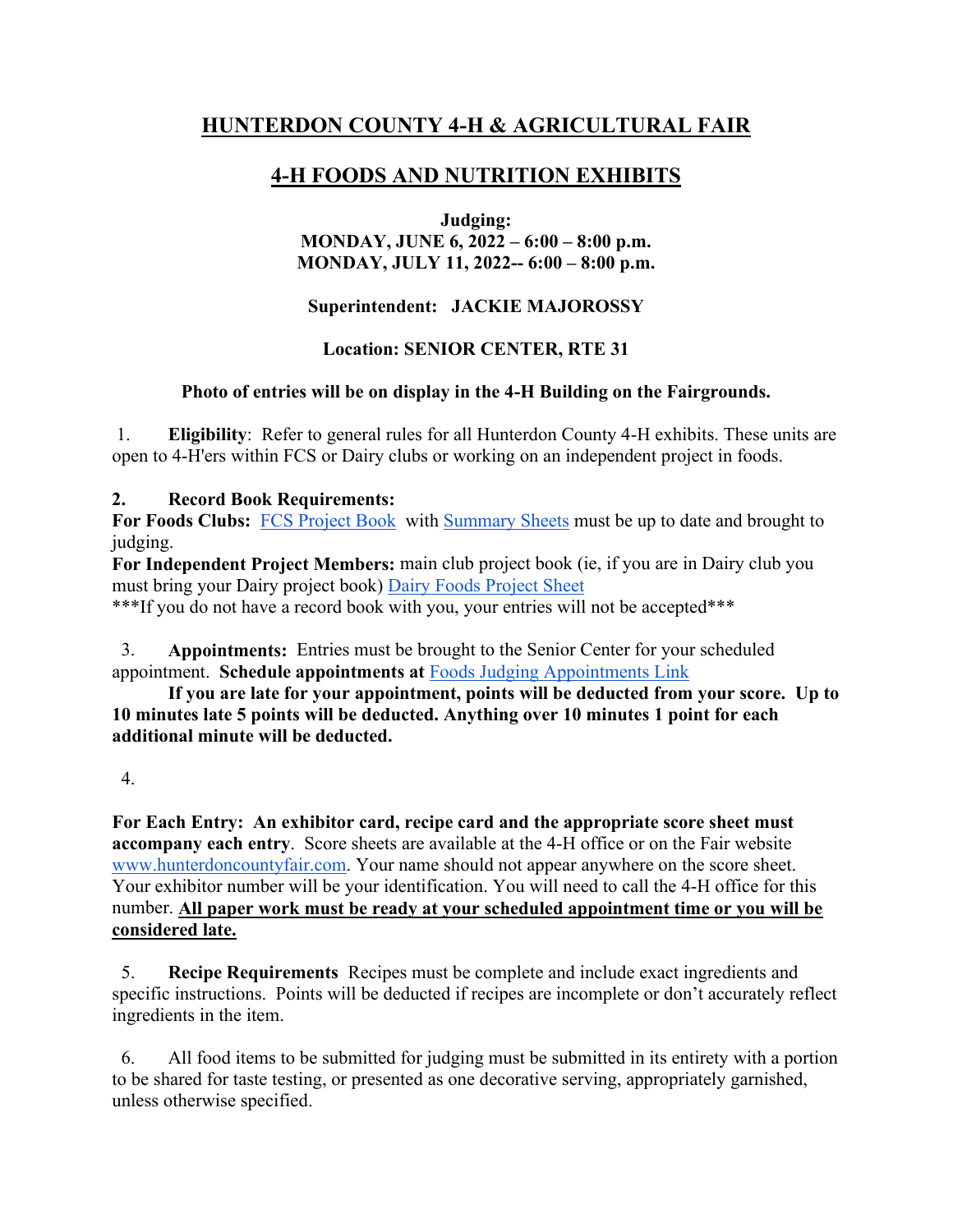### 7. **No Box Mixes will be accepted in any portion of the recipe. (All pie crusts must be homemade, this includes packed powder mixes such as dressing, pudding etc)**

 8. Club members may exhibit in only one unit per day and can only enter one item per class. New participants can "catch up" by completing two units in a year.

9. Recipes can only be used once by the participant.

11. Exhibitors must prepare entries on her/his own.

### 12. **All exhibitors must sign up for a work shift in the 4-H Building during fair week. Call the 4-H office to sign up for a time after June 1st. A parent or guardian must accompany their child during shift time.**

13. Each entry will receive an overall rating of excellent, very good, good and fair. Overall awards will be presented the night of the judging. **Unit awards will be presented at the FCS Awards Ceremony. Check Fair Website date.** 

13. **Completing the Unit:** Exhibitor must enter a minimum of **5 classes** and receive **3 excellent ratings** to be eligible to earn the Unit award. A member can only earn the unit award once. Member may choose to stay in a unit for more than one year if they did not earn the unit. Anyone earning a unit must move up to the next unit. (One exception: If you are in Unit IV you can-not move to Unit V until you are in  $9<sup>th</sup>$  grade.) Units must be completed in sequence.

14. Overall awards of Best of Show, Excellent, Very Good, and Good will be awarded the evening of the judging. These awards will encompass all food divisions. Participants are encouraged to stay until the end of judging to view the final awards.

15. **All Fair exhibits must remain on display until the end of the fair on Sunday, August 25th. 4-H exhibitors can pick up their items on display after 5:15 p.m. on Sunday, August 25th. The 4-H office, the fair, and the superintendents are not responsible for fair exhibits not picked up after 6:00 p.m. Please make arrangements with a family member or friend to pick up your items if you cannot pick them up yourself.**

**Awards: 4-H members will receive a participation certificate for entries in this project. Unit awards will also be presented.** *Presentation of Awards* **will be scheduled at a later date.**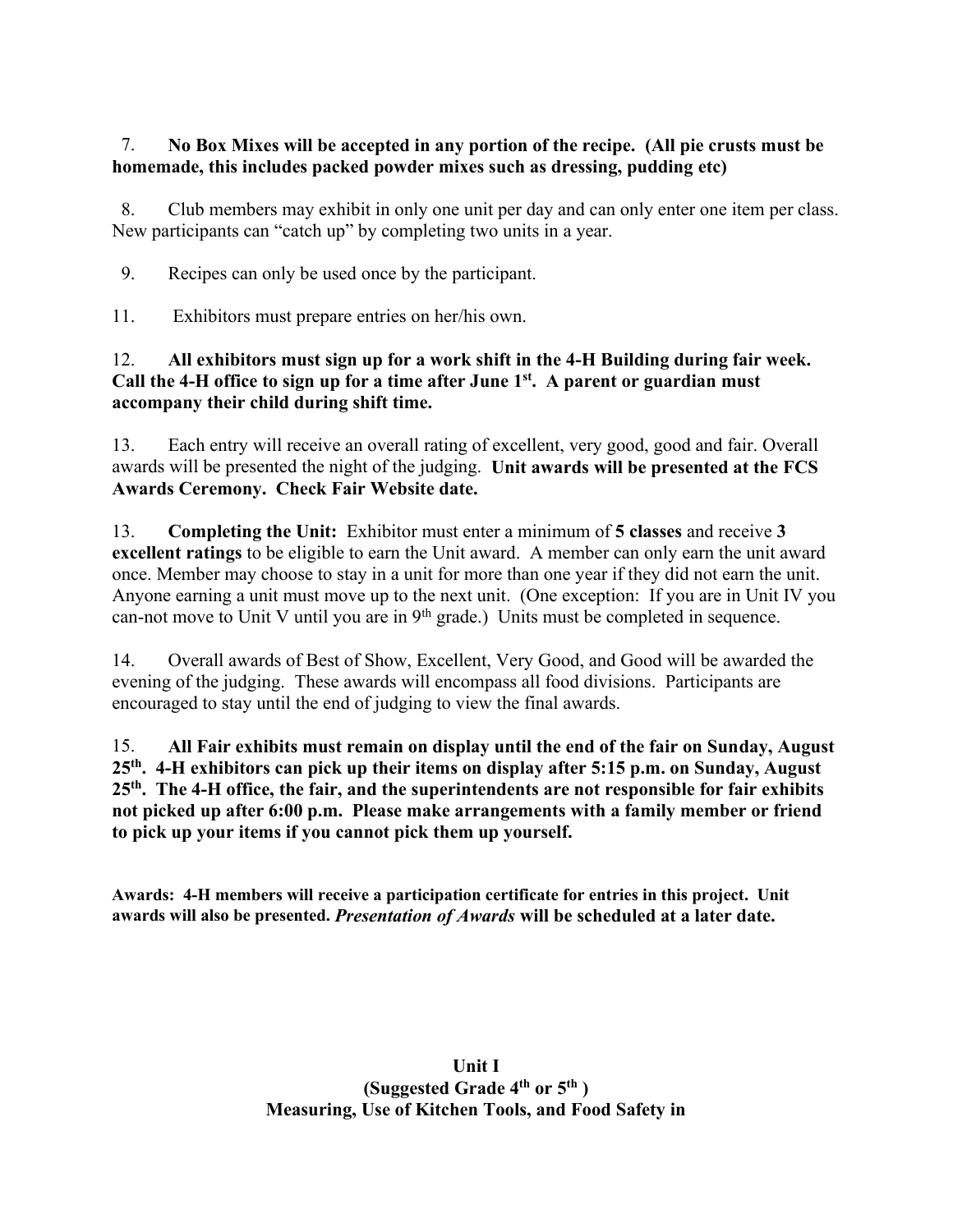### **Food Preparation and Table Setting**

1. Gelatin fruit salad using fresh fruit only **– [Score Sheet #1](http://www.hunterdoncountyfair.com/images/PDF/countyfourh/foodnutrition/scoresheetfoodnut/FruitCuporGelatin.pdf)**

\*2. Muffin (non-yeast) (submit 4) – **[Score Sheet #2](http://www.hunterdoncountyfair.com/images/PDF/countyfourh/foodnutrition/scoresheetfoodnut/MuffinsBiscuitsNonYeast.pdf)**

\*3. Nutritious after school snack (ex. fruit drink, trail mix, fruit kabob) [–](http://www.hunterdoncountyfair.com/images/PDF/countyfourh/foodnutrition/scoresheetfoodnut/NutritiousAfternoonSnack.pdf) **[Score Sheet #3](http://www.hunterdoncountyfair.com/images/PDF/countyfourh/foodnutrition/scoresheetfoodnut/NutritiousAfternoonSnack.pdf)**

\*4. Drop/granola or bar cookie (submit 4) [–](http://www.hunterdoncountyfair.com/images/PDF/countyfourh/foodnutrition/scoresheetfoodnut/DropBarCookie.pdf) **[Score Sheet #4](http://www.hunterdoncountyfair.com/images/PDF/countyfourh/foodnutrition/scoresheetfoodnut/DropBarCookie.pdf)**

\*5. School box lunch - include the menu along with all utensils needed for meal, label containers for display, no prepackaged foods and no artificial ingredients. Be sure it is a nutritionally balanced meal! - **[Score Sheet #5](http://www.hunterdoncountyfair.com/images/PDF/countyfourh/foodnutrition/scoresheetfoodnut/SchoolBoxLunch.pdf)**

6. Microwave stuffed/twice baked potato – **[Score Sheet #6](http://www.hunterdoncountyfair.com/images/PDF/countyfourh/foodnutrition/scoresheetfoodnut/MicroStuffedPotato.pdf)**

\*7. Proper table setting for a family dinner (using a place mat and all utensils-nothing of value or breakable) [–](http://www.hunterdoncountyfair.com/images/PDF/countyfourh/foodnutrition/scoresheetfoodnut/Tablesetting.pdf) **[Score Sheet #7](http://www.hunterdoncountyfair.com/images/PDF/countyfourh/foodnutrition/scoresheetfoodnut/Tablesetting.pdf)**

#### **Unit II (Suggested Grade 5th or 6th) Cooking with a Well-Balanced Meal in Mind**

- 8. Cooked fruit dessert (ex. crisps, cobblers, etc.) **[Score Sheet #8](http://www.hunterdoncountyfair.com/images/PDF/countyfourh/foodnutrition/scoresheetfoodnut/CookedFruitDessert.pdf)**
- 9. Salad Sandwich (ex. tuna salad, egg salad, ham salad, chicken salad etc.) **– [Score Sheet](http://www.hunterdoncountyfair.com/images/PDF/countyfourh/foodnutrition/scoresheetfoodnut/SaladSandwich.pdf)**
- **[#9](http://www.hunterdoncountyfair.com/images/PDF/countyfourh/foodnutrition/scoresheetfoodnut/SaladSandwich.pdf)**

10. Chopped meat dish (ex. chili, taco, sloppy joe) – **[Score Sheet #10](http://www.hunterdoncountyfair.com/images/PDF/countyfourh/foodnutrition/scoresheetfoodnut/ChoppedMeatDish.pdf)**

- 11. Toss Salad with homemade dressing **[Score Sheet #11](http://www.hunterdoncountyfair.com/images/PDF/countyfourh/foodnutrition/scoresheetfoodnut/SaladHomemadeDressing.pdf)**
- \*12. Baking Powder Biscuits (submit 4) **[Score Sheet #2](http://www.hunterdoncountyfair.com/images/PDF/countyfourh/foodnutrition/scoresheetfoodnut/MuffinsBiscuitsNonYeast.pdf)**
- \*13. Cupcakes -(submit 4) **[Score Sheet #12](http://www.hunterdoncountyfair.com/images/PDF/countyfourh/foodnutrition/scoresheetfoodnut/Cupcakes.pdf)**
- \*14. Map your taste buds- using 10 different kinds of foods (sweet, sour, bitter  $\&$  salty) show (illustration, poster, model, etc.) where on your tongue you tasted each food. Helpful information on page 44 of Tasty Tidbits, Level B. – **[Score Sheet #13](http://www.hunterdoncountyfair.com/images/PDF/countyfourh/foodnutrition/scoresheetfoodnut/MapYourTasteBuds.pdf)**

## **Unit III**

## **(Suggested Grade 6th or 7th) Recipes Varying Tastes that are Nutritious**

- \*15. Molded or Rolled Cookies (submit 4) **[Score Sheet #14](http://www.hunterdoncountyfair.com/images/PDF/countyfourh/foodnutrition/scoresheetfoodnut/MoldedRolledCookies.pdf)**
- \*16. Yeast rolls, biscuits or bread sticks (ex. raisin, cinnamon submit 4) **[Score Sheet #15](http://www.hunterdoncountyfair.com/images/PDF/countyfourh/foodnutrition/scoresheetfoodnut/YeastRollsBiscuitBread.pdf)**
- \*17. Quick bread or cake made with fresh vegetable or fruit. **– [Score Sheet #16](http://www.hunterdoncountyfair.com/images/PDF/countyfourh/foodnutrition/scoresheetfoodnut/PotatoorStarchDish.pdf)**
- 18. Hot Main Dish Casserole (ex. lasagna, tuna casserole, hamburger etc.) **[Score Sheet #17](http://www.hunterdoncountyfair.com/images/PDF/countyfourh/foodnutrition/scoresheetfoodnut/MainDishCasserole.pdf)**
- \*19. Nutritious Breakfast Tray include the menu along with all utensils and a placemat (no breakable or valuables), label containers for display, no name brands. Be sure it is a nutritionally balanced meal! **[Score Sheet #18](http://www.hunterdoncountyfair.com/images/PDF/countyfourh/foodnutrition/scoresheetfoodnut/NutritiousBreakfastTray.pdf)**
- 20. Cold Vegetable Salad (ex. potato, pasta, coleslaw, etc.) **[Score Sheet #19](http://www.hunterdoncountyfair.com/images/PDF/countyfourh/foodnutrition/scoresheetfoodnut/ColdVegSalad.pdf)**
- 21. Crock Pot Main Dish **[Score Sheet #20](http://www.hunterdoncountyfair.com/images/PDF/countyfourh/foodnutrition/scoresheetfoodnut/CrockPotMainDish.pdf) \*\*Must be made in a crock pot \*\***
- \*22. Poster Make a dinner menu for each week day night Mon. to Fri. **[Score Sheet 21](http://www.hunterdoncountyfair.com/images/PDF/countyfourh/foodnutrition/scoresheetfoodnut/PosterDinnerMenu.pdf)**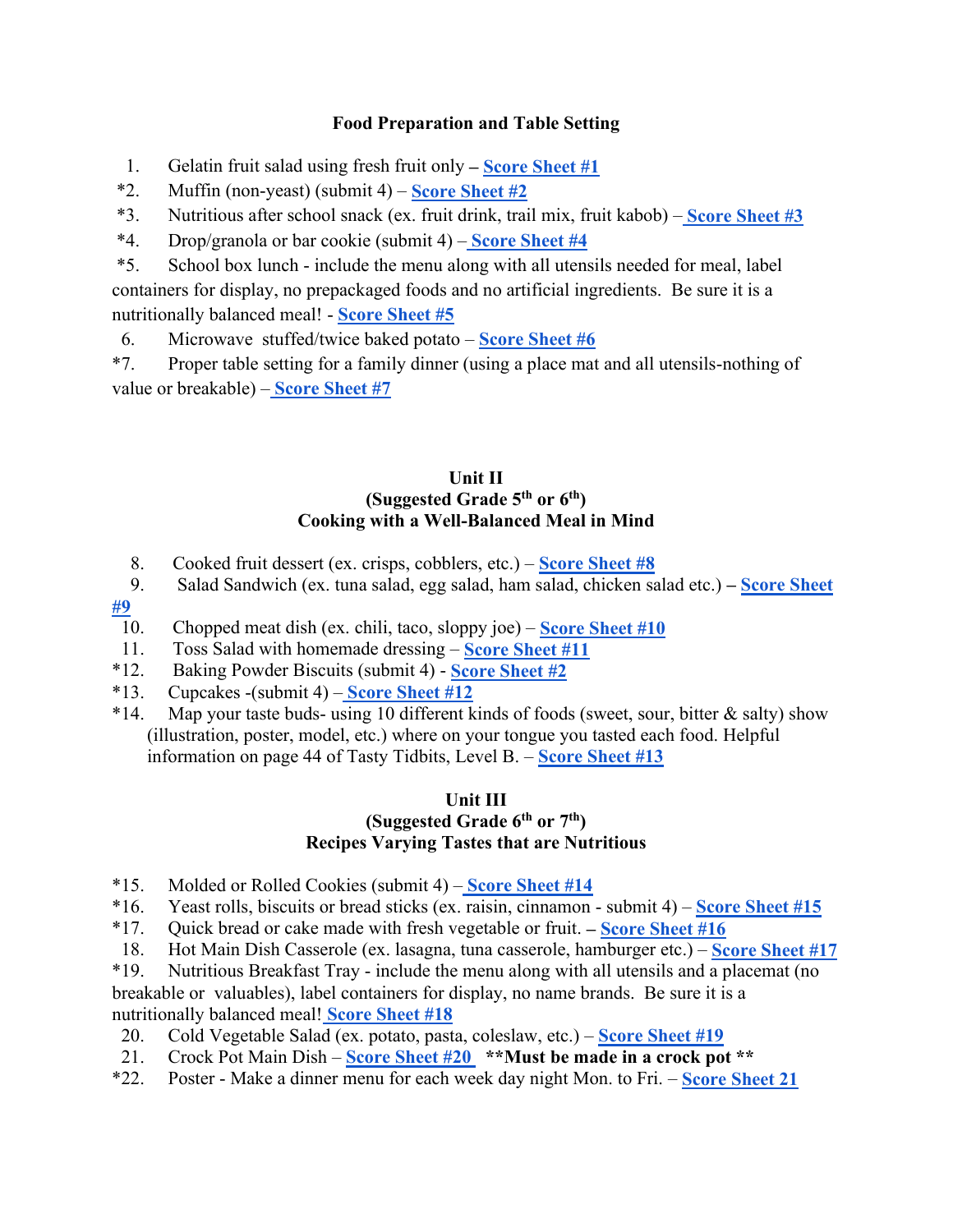#### **Unit IV**

#### **(Suggested Grade 7th or 8th) Variations in Food Preparation**

- 23. Pie (one or two crust pie, crumb topping acceptable) [S](http://www.hunterdoncountyfair.com/images/PDF/countyfourh/foodnutrition/scoresheetfoodnut/Pie.pdf)**[core Sheet #22](http://www.hunterdoncountyfair.com/images/PDF/countyfourh/foodnutrition/scoresheetfoodnut/Pie.pdf)**
- \*24. Yeast Bread or Yeast Coffee Cake **[Score Sheet #23 \\*](http://www.hunterdoncountyfair.com/images/PDF/countyfourh/foodnutrition/scoresheetfoodnut/YeastBreadCoffeeCake.pdf)\*Must be a yeast product\*\***
- 25. Oven Baked Chicken **[Score Sheet #24](http://www.hunterdoncountyfair.com/images/PDF/countyfourh/foodnutrition/scoresheetfoodnut/OvenBakedChicken.pdf)**
- 26. Hot Vegetable Casserole **[Score Sheet #25](http://www.hunterdoncountyfair.com/images/PDF/countyfourh/foodnutrition/scoresheetfoodnut/VegetableDishHot.pdf)**
- 27. Make Your Favorite Family Recipe Give history of the recipe and why it is your favorite. **– [Score](http://www.hunterdoncountyfair.com/images/PDF/countyfourh/foodnutrition/scoresheetfoodnut/FavoriteFamilyRecipe.pdf) [Sheet #26](http://www.hunterdoncountyfair.com/images/PDF/countyfourh/foodnutrition/scoresheetfoodnut/FavoriteFamilyRecipe.pdf)**
- 
- 28. Low Fat Dessert **– [Score Sheet #27](http://www.hunterdoncountyfair.com/images/PDF/countyfourh/foodnutrition/scoresheetfoodnut/LowFatBakedDessert.pdf)**
- 29. International Dessert **[Score Sheet #28](http://www.hunterdoncountyfair.com/images/PDF/countyfourh/foodnutrition/scoresheetfoodnut/InternationalDessert.pdf)**
- 30. Soup (incorporating any of the following: vegetables, noodles, rice or meat) **[Score](http://www.hunterdoncountyfair.com/images/PDF/countyfourh/foodnutrition/scoresheetfoodnut/Soup.pdf)  [Sheet #29](http://www.hunterdoncountyfair.com/images/PDF/countyfourh/foodnutrition/scoresheetfoodnut/Soup.pdf)**
- \*31. Plan a dinner menu and the Budget -be creative in your presentation **[Score Sheet #30](http://www.hunterdoncountyfair.com/images/PDF/countyfourh/foodnutrition/scoresheetfoodnut/DinnerMenuBudget.pdf)**

#### **Unit V Advanced Foods (Suggested Grade 9th - 13th) Plan a Fancy Dinner Party**

\*32. Formal Table Setting - A table will be provided, at your request, for you to set a formal setting for two, including a menu (with the following dishes) along with tablecloth, utensils, dishes, etc., needed for the meal. **– [Score Sheet #37](http://www.hunterdoncountyfair.com/images/PDF/countyfourh/foodnutrition/scoresheetfoodnut/FormalTablesetting.pdf)**

- 33. Hors d'oeuvre **[Score Sheet #31](http://www.hunterdoncountyfair.com/images/PDF/countyfourh/foodnutrition/scoresheetfoodnut/Horsdoeuvres.pdf)**
- 34. Appetizer **[Score Sheet #32](http://www.hunterdoncountyfair.com/images/PDF/countyfourh/frozenfood/scoresheetfrozen/Poster-SS.pdf)**
- \*35. Yeast Bread (twisted shaped, herb etc.) **[Score Sheet #15](http://www.hunterdoncountyfair.com/images/PDF/countyfourh/foodnutrition/scoresheetfoodnut/YeastRollsBiscuitBread.pdf)**
- 36. Intermezzo (homemade sorbet or sherbet) [–](http://www.hunterdoncountyfair.com/images/PDF/countyfourh/foodnutrition/scoresheetfoodnut/Intermezzo.pdf) **[Score Sheet #33](http://www.hunterdoncountyfair.com/images/PDF/countyfourh/foodnutrition/scoresheetfoodnut/Intermezzo.pdf)**
- 37. Meat Main dish **[Score Sheet #34](http://www.hunterdoncountyfair.com/images/PDF/countyfourh/foodnutrition/scoresheetfoodnut/MeatMainDish.pdf)**
- 38. Potato or starch dish **[Score Sheet #35](http://www.hunterdoncountyfair.com/images/PDF/countyfourh/foodnutrition/scoresheetfoodnut/PotatoorStarchDish.pdf)**
- 39. Vegetable Dish **[Score Sheet #37](http://www.hunterdoncountyfair.com/images/PDF/countyfourh/foodnutrition/scoresheetfoodnut/FormalTablesetting.pdf)**
- 40. Dessert **[Score Sheet #36](http://www.hunterdoncountyfair.com/images/PDF/countyfourh/foodnutrition/scoresheetfoodnut/Dessert.pdf)**

### **Unit VI i Special Diets (Suggested Grade 10th - 13th)**

35. \*Menu Plan- Create a menu plan for a day, following an ethnic culinary tradition (Japanese, Polish, Indian cuisine) or for someone with special dietary needs (ie. Diabetic, Celiac, Paleo) – **[Score Sheet # 21](http://www.hunterdoncountyfair.com/images/PDF/countyfourh/foodnutrition/scoresheetfoodnut/PosterDinnerMenu.pdf)**

36. \*Prepare a presentation (poster, video, power-point, pamphlet) to describe main